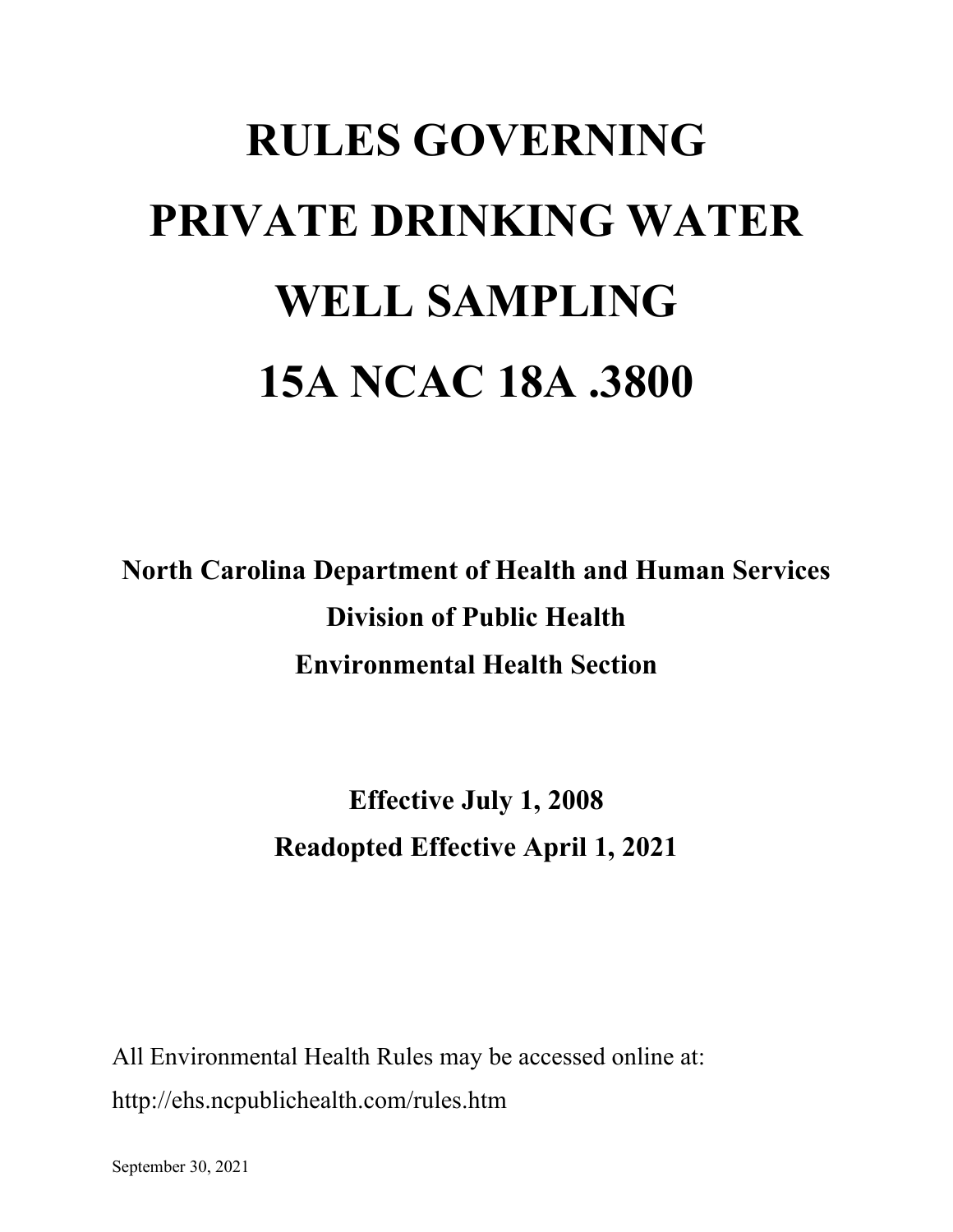## **SECTION .3800 - PRIVATE DRINKING WATER WELL SAMPLING**

#### **15A NCAC 18A .3801 DEFINITIONS**

The following definitions shall apply throughout this Section:

- (1) "Certified laboratory" means the North Carolina State Laboratory of Public Health certified by the US Environmental Protection Agency or a laboratory certified by the Certification Section of the North Carolina Public Health Laboratory pursuant to 10A NCAC 42D to perform tests to determine the presence of coliform bacteria or the chemical constituents to be tested.
- (2) "Coliform bacteria" or "total coliform" means aerobic or facultative anaerobic, gram-negative, nonspore forming, rod shaped bacteria included in the genera Klebsiella, Enterobacter, Escherichia and Citrobacter. Coliform bacteria originate in soil, vegetation or the intestinal tract of warm-blooded animals. The presence of coliform bacteria in a water sample indicate the presence of a pathway for bacteria and possibly pathogens to gain entry into a water supply system.
- (3) "Department of Environment and Natural Resources" or "Department" means the North Carolina Department of Environment and Natural Resources. The term also means the authorized representative of the Department.
- (4) "Fecal coliform bacteria" or "fecal coliform" means a sub-group of coliform bacteria that are present in the intestinal tract and feces of warm-blooded animals. The presence of fecal coliform bacteria in a water sample indicate fecal contamination and the presumed presence of pathogens in the water supply
- (5) "Local Health Department" means the county or district health department or its successor.
- (6) "Private drinking water well" means a private drinking water well as defined in G.S. 87-85(10a).
- *History Note: Authority G.S. 87-97; Eff. July 1, 2008; Pursuant to G.S. 150B-21.3A, rule is necessary without substantive public interest Eff. July 20, 2019.*

### **15A NCAC 18A .3802 SAMPLE COLLECTION**

(a) Within 30 days after it issues a certificate of completion for a private drinking water well that is newly constructed, the local health department shall collect water samples and submit them to a certified laboratory for analyses or ensure that water samples are collected from the well by a certified laboratory and tested by a certified laboratory. All testing shall be done in accordance with the rules of this Section.

(b) The sample collector shall use aseptic sampling techniques for collection of coliform bacteria and sampling techniques and containers for chemical constituents following methods described in 40 CFR 141.23 and 40 CFR 143.4, which are hereby incorporated by reference including any subsequent amendments and editions, and available free of charge at: https://www.ecfr.gov/.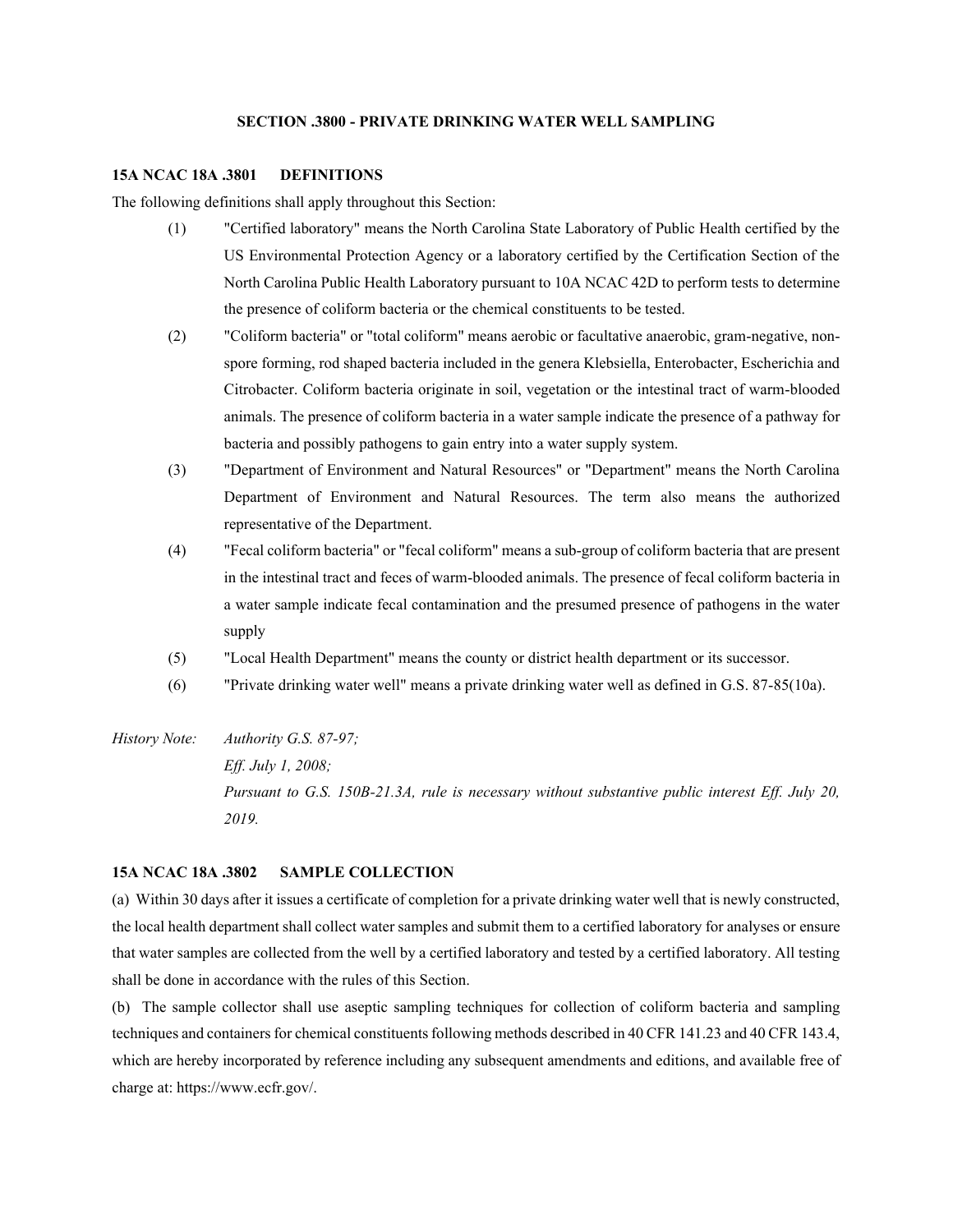(c) Water samples shall be collected from the sample tap at the well or the closest accessible collection point to the water source at a threadless sample tap, provided the sampling point shall precede any water treatment devices.

(d) The well owner shall provide access and a source of power for the purpose of collecting the required water sample. (e) For all newly constructed private drinking water wells, samples for total coliform and fecal coliform bacteria shall be collected after the disinfectant agent has been flushed from the well and water supply system. The water shall be free of disinfectant before collection of samples for bacteria. Required water samples shall not be collected from wells that are not constructed and located in accordance with the rules of 15A NCAC 02C .0100 and .0300, which are hereby incorporated by reference, including any subsequent amendments and editions.

(f) Samples shall be transported to the laboratory following the procedures for sample preservation and within holding times required in 40 CFR 141.23 and 143.4, and 141.21(f), which is hereby incorporated by reference including any subsequent amendments and editions, and available free of charge at: https://www.ecfr.gov./

*History Note: Authority G.S. 87-97; Eff. July 1, 2008; Readopted Eff. April 1, 2021.*

#### **15A NCAC 18A .3803 SAMPLE ANALYSIS**

(a) Water samples shall be analyzed in the North Carolina State Laboratory of Public Health or a certified laboratory.

(b) A water sample shall be tested for total coliform bacteria and if present, further analyzed for the presence of fecal coliform bacteria or E. coli.

(c) A water sample shall be analyzed for Arsenic, Barium, Cadmium, Chromium, Copper, Fluoride, Lead, Iron, Magnesium, Manganese, Mercury, Nitrate, Nitrite, Selenium, Silver, Sodium, Zinc and pH.

(d) Testing protocols shall follow EPA methods as published in the applicable sections of the most recent 40 CFR 141 and 143, Federal Register updates and the North Carolina Drinking Water Laboratory Certification rules of Section 10A NCAC 42D. Copies may be obtained from the National Archives and Records Administration through their website at http://www.gpoaccess.gov/cfr/index.html.

*History Note: Authority G.S. 87-97; Eff. July 1, 2008; Pursuant to G.S. 150B-21.3A, rule is necessary without substantive public interest Eff. July 20, 2019.*

## **15A NCAC 18A .3804 REPORTING**

(a) Laboratories shall report results of chemical and bacteriological water sample analyses for each new private drinking water well to:

- (1) the local health department;
- (2) the DENR Private Water Supply Protection Branch; and